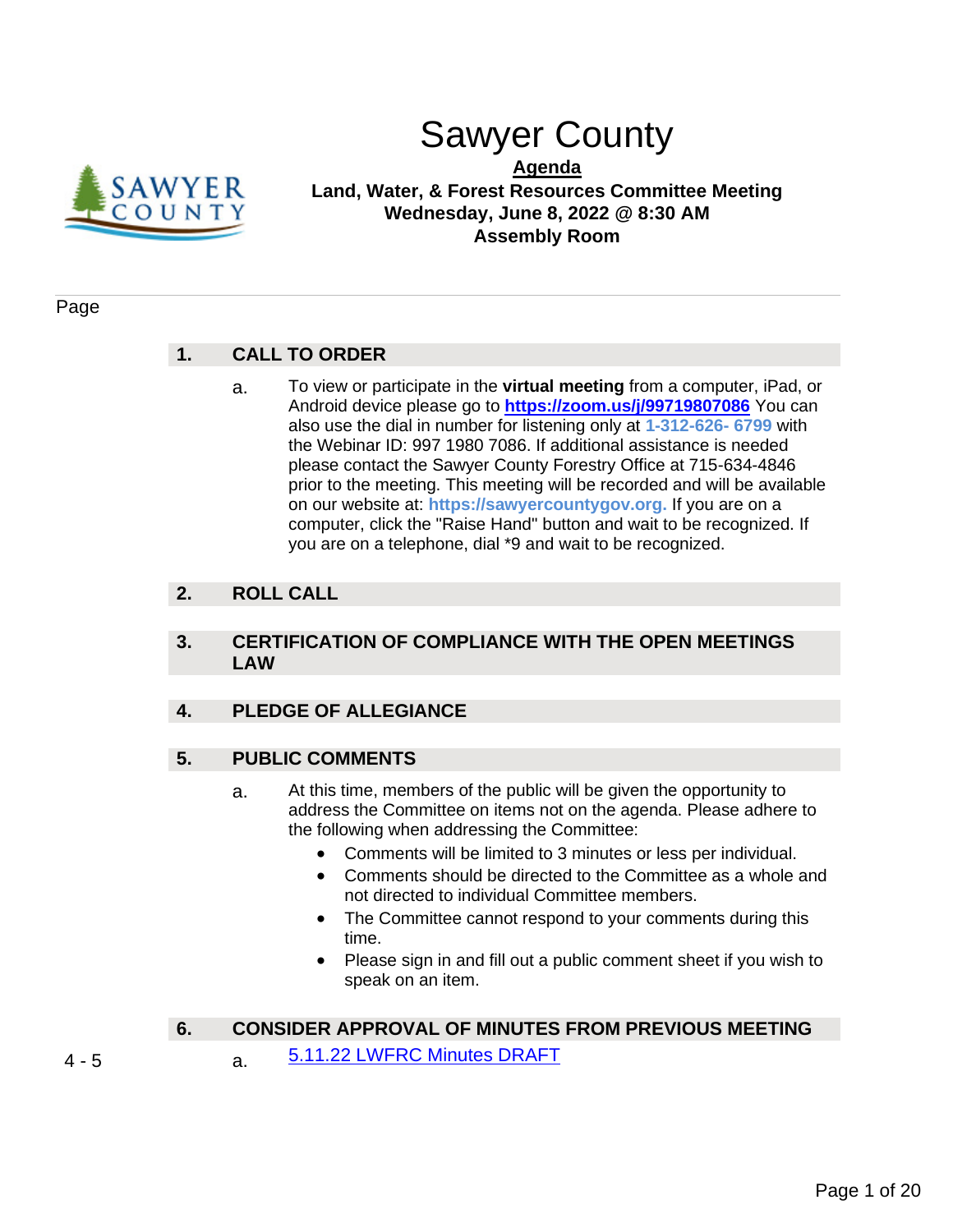### **7. EVENTS (DISCUSSION AND POSSIBLE ACTION)**

### **8. LAND RECORDS AND COUNTY SURVEYOR DEPARTMENT REPORT**

### **9. SAWYER COUNTY FORESTRY DEPARTMENT**

- a. Recreational Trails Report Motorized- Non-motorized-
- b. **Closed Session:** Trail Right-of-Way -- 19.85(1)(e) Deliberating or negotiating the purchasing of public properties, the investing of public lands, or conducting other specified public business, whenever competitive bargaining reasons require a closed session.

#### **Open Session (discussion and possible action RE: closed session)**

- 6 9 c. County Forestry Report [May 22 Forestry Report](#page-5-0)
	- d. Carbon Tax Credit Update
- 10 11 e. DNR Forestry Report [DNR Forestry Report May 2022](#page-9-0)

### **10. ZONING/ CONSERVATION DEPARTMENT**

- 12 a. County Report [Conservation Department Update June 2022](#page-11-0)
- 13 20 b. Potential approval of Upper Brunet River Dam contractor bid (Discussion/possible action) [Upper Brunet Dam Bid](#page-12-0)
	- c. USDA report
	- d. LCO report

### **11. FUTURE AGENDA ITEMS**

- **12. CORRESPONDENCE, REPORTS FROM CONFERENCES AND MEETINGS, OTHER MATTERS FOR DISCUSSION ONLY**
- **13. ADJOURNMENT**

### **DISCLAIMER:**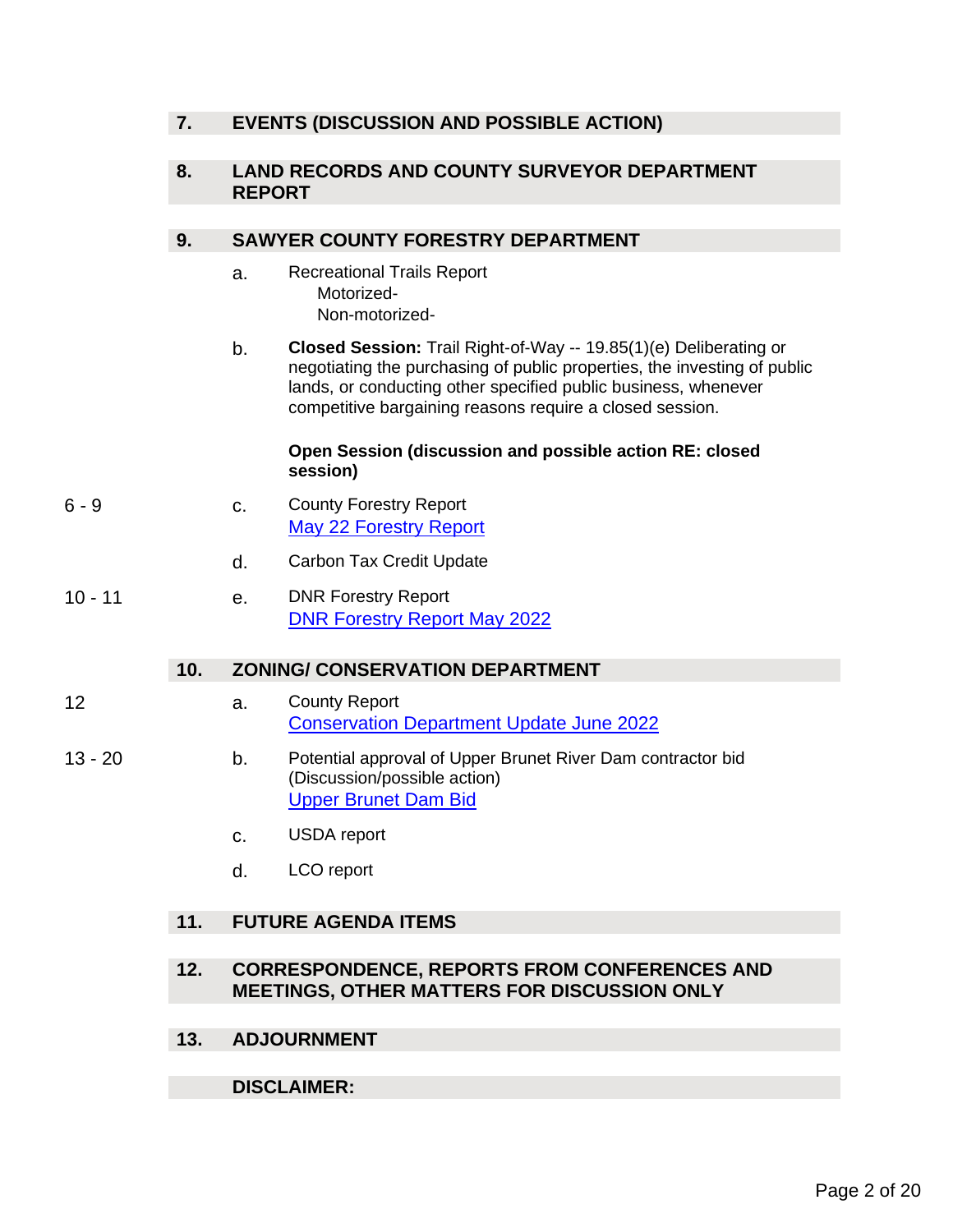*A quorum of the County Board of Supervisors or of any of its committees may be present at this meeting to listen and observe. Neither the Board nor any of the committees have established attendance at this meeting as an official function of the Board or committee(s) or otherwise made a determination that attendance at the meeting is necessary to carry out the Board or committee's function. The only purpose for other supervisors attending the meeting is to listen to the information presented. Neither the Board nor any committee (other than the committee providing this notice and agenda) will take any official action with respect to this noticed meeting.*

*Copy sent via email to: County Clerk and News Media. Note: Any person wishing to attend whom, because of a disability, requires accommodation should call the Sawyer County Clerk's office (715.634.4866) at least 24 hours before the scheduled meeting so appropriate arrangements can be made.*

*Land, Water, and Forest Resources Committee Mission Statement: "Develop, guide and implement policies that protect and ensure the sustainability of our biodiverse community."*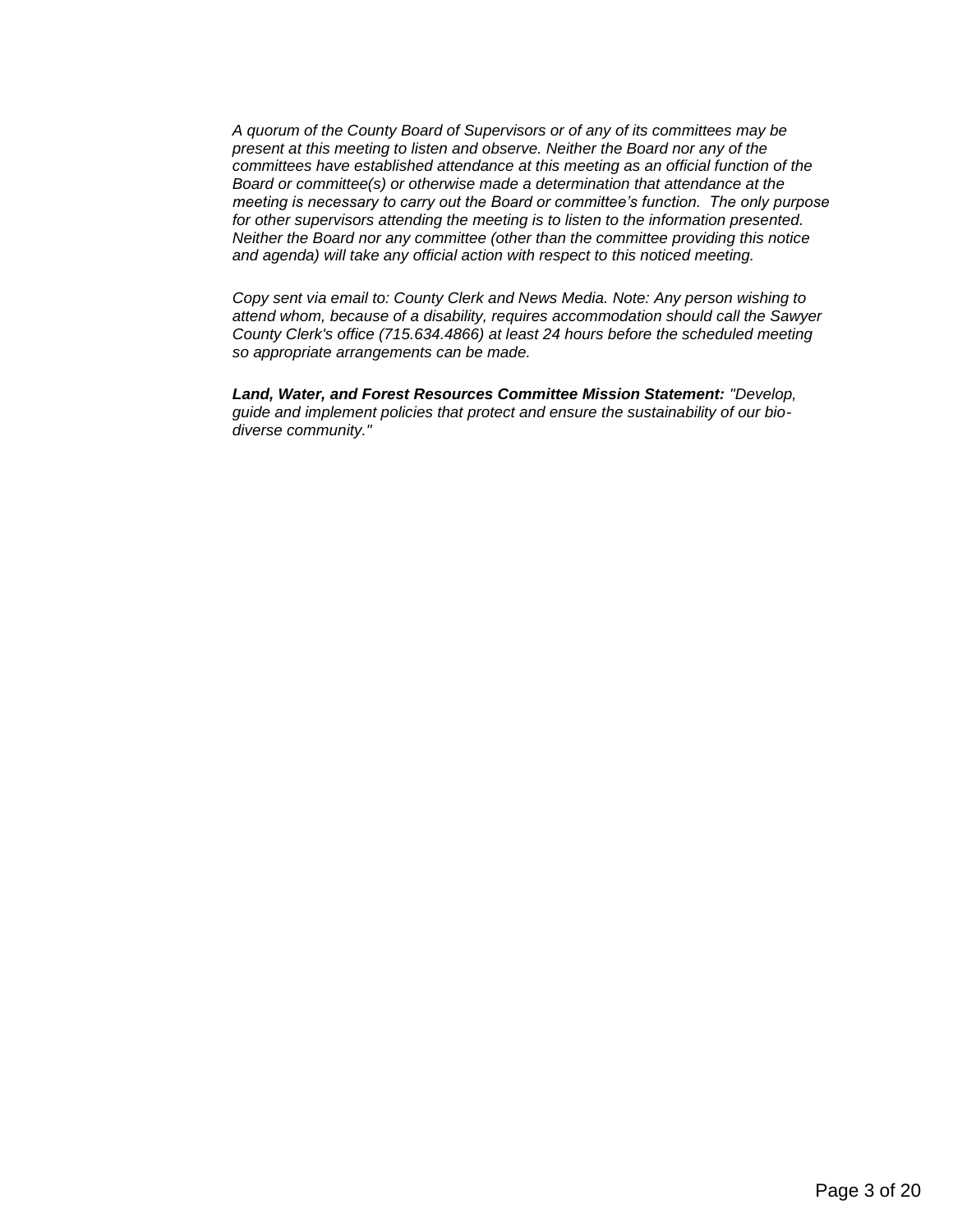<span id="page-3-0"></span>**Minutes of the May 11th meeting of the Sawyer County Land, Water & Forest Resources Committee Of the Sawyer County Board of Supervisors Assembly Room; Sawyer County**



| <b>Voting Committee Members (X) Present:</b> |  |  |  |
|----------------------------------------------|--|--|--|
| $\boxtimes$ Chair: Jesse Boettcher           |  |  |  |
| $\bowtie$ Vice Chair – Marc Helwig           |  |  |  |
| $\boxtimes$ Ed Peters                        |  |  |  |
| $\boxtimes$ Brian Bisonette                  |  |  |  |
| $\bowtie$ Jason Weaver - Virtual             |  |  |  |
| $\boxtimes$ Kevin Sheptick                   |  |  |  |

Lynn Fitch **Andy Albarado** Mike Coleson **Roy Zubrod** Cathy LaReau Josh Spiegel

#### **Others Present:**

Jay Kozlowski Mike Keefe – Virtual Greg Peterson Linda Zillmer – Virtual Barb O'Brien Kris Treland-Neuman

**Call to Order –** Clerk Fitch called the meeting to order at 8:30 am.

**Certification of Compliance** with the open meeting law was met. Roll Call was taken; a quorum was met.

**Elections** – Chair Fitch conducted the election of the Chair and Vice Chair. A motion was made by Mr. Helwig to nominate Jesse Boettcher as Chair. With no other nominations coming forth, a voice vote was cast to unanimously accept the nomination of Jesse Boettcher as Chair; motion carried without negative vote. A motion was made by Mr. Bisonette to nominate Marc Helwig as Vice Chair. With no other nominations coming forth, a voice vote was cast to unanimously accept the nomination of Marc Helwig as Vice Chair; motion carried without negative vote.

#### **Meeting Agenda –**

**Public Comments –** Barb O'Brien and Pat O'Brien

**Minutes from the previous meeting –** A motion was made by Mr. Helwig to approve the minutes of the April 13, 2022, meeting; second by Mr. Bisonette. Motion carried without negative vote.

**Events –** Mr. Peterson presented a request for the Chequamegon 100 on June 18th. A motion was made by Mr. Bisonette; second by Mr. Boettcher to approve this request. Motion carried without negative vote.

#### **Land Records and County Surveyor Department Report –**

#### **Sawyer County Forestry Department Report –**

Trail Report -- Ms. LaReau advised that county trails open on Friday and the Chequamegon on the 15<sup>th</sup>. The Alliance is continuing to work on ice storm cleanup, and they are grading the Tuscobia Trail with the new commercial grader. They will begin working on additional signage next.

County Forestry Report – A written report was provided. Mr. Peterson advised that we had no April timber sales, county road bans are coming off this morning, and sale revenue YTD is slightly more than \$575,000. Recon is on target for the year. A listing of grant applications was provided. Cleanup at Hatchery Park was completed along with a 103 acre prescribed burn.

Timber Sale Bid Approval – Mr. Peterson relayed we had bid openings on April 29<sup>th</sup>; he recommended approving the high bid provided in the report. A motion was made by Mr. Helwig; second by Mr. Peters to approve this request. Motion carried without negative vote.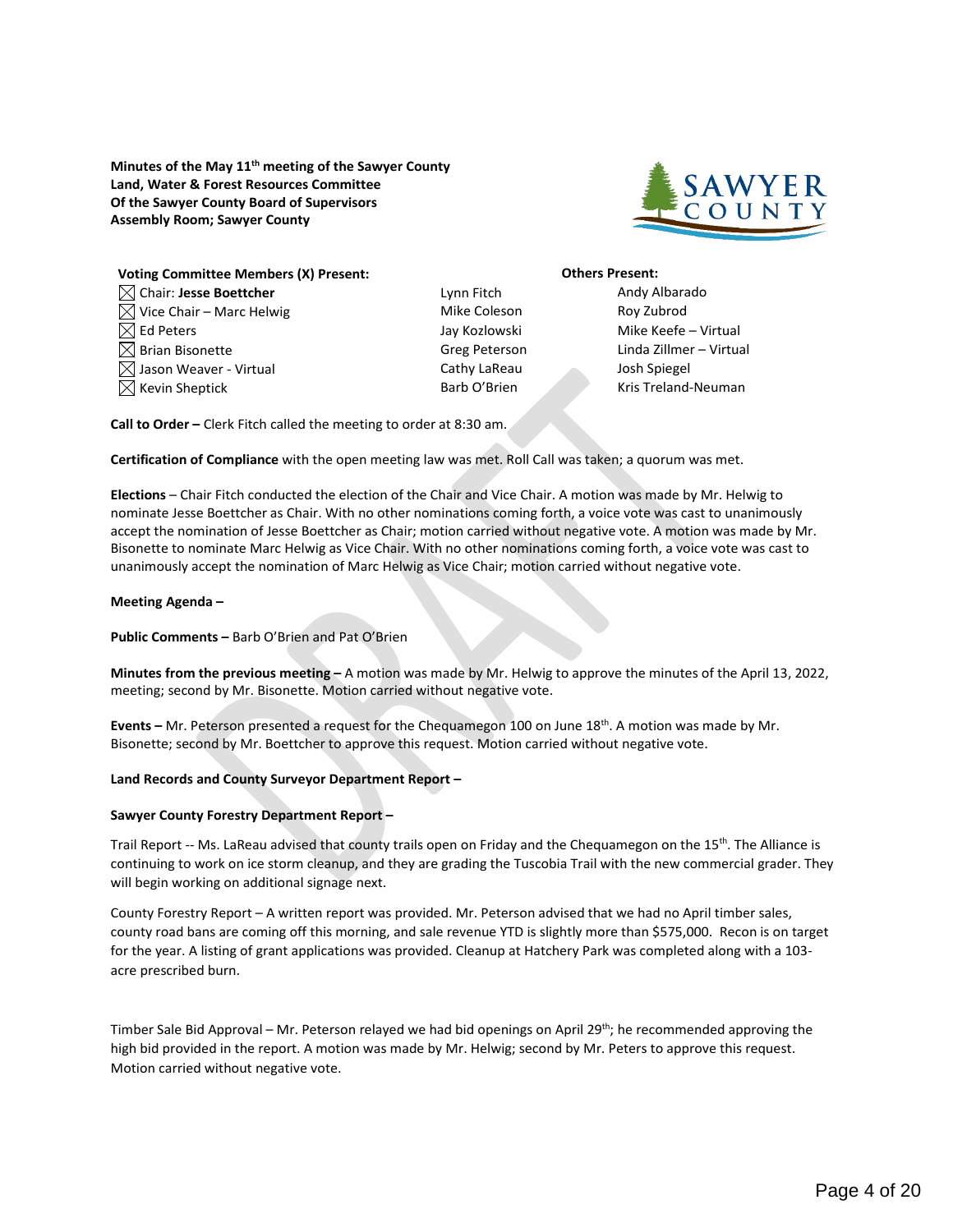Seeley Trails Update – Mr. Peterson advised there is a meeting scheduled next Monday at the Seeley warming house to review options and concerns at 1:30 pm. Public comments were provided by Barb O'Brien.

Carbon Tax Credit Update – Mr. Peterson provided an update. The proposal is in legal review at this time. Mr. Albarado advised that Bluesource will provide a presentation at County Board meeting.

DNR Forestry Report – A written report was provided and was reviewed by Mr. Zubrod. Mr. Spiegel reviewed the DNR CDW committee process. In 2020-2021 test results found no CWD in Sawyer County.

**Zoning/Conservation Department Report –** A written report was provided. Mr. Kozlowski advised the tree sale is this weekend. A lift system break in the Price Dam has occurred and a contractor is scheduled to look at it. 50% of repair costs would be shared with the Town of Winter. Bids for Upper Brunet River Dam have gone out and are extended until May  $25<sup>th</sup>$ .

USDA Report – Mr. Sheptick advised that the USDA office in Ladysmith is fully open and provided a list of key dates for USDA projects.

LCO Report – Mr. Bisonette advised spring stocking programs are gearing up, and they are dealing with bear complaints.

#### **Other Topics for Discussion Only -**

**Meeting Date/Time –** The next meeting of the Land, Water & Forest Resources Committee will be Wednesday, June 8, at 8:30 am in the Assembly Room.

Meeting adjourned at 9:44 am Minutes recorded by Lynn Fitch, County Clerk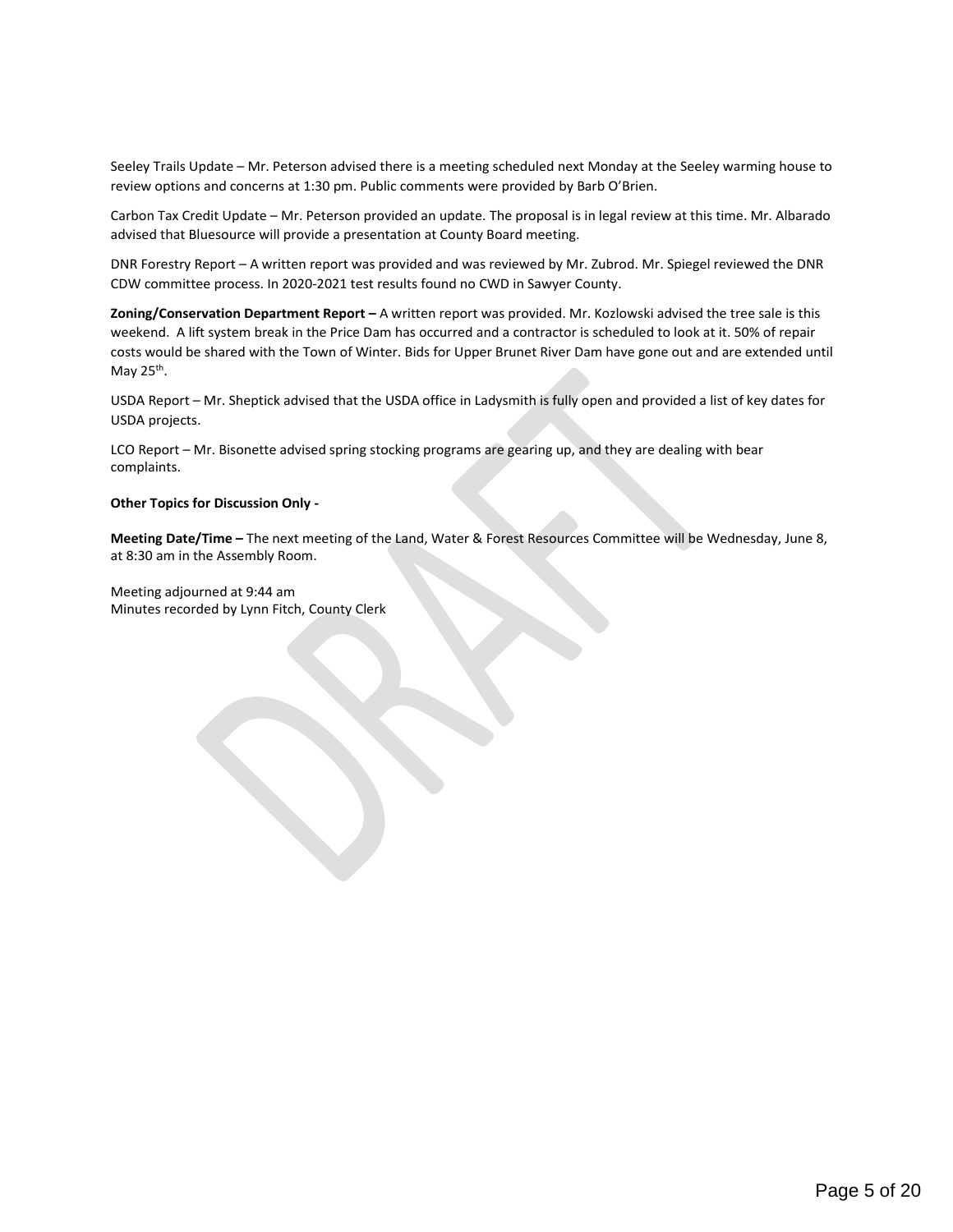### <span id="page-5-0"></span>Forestry Report May 2022

#### Active Sales

| 2 sales listed as active in month of May |  |
|------------------------------------------|--|
|------------------------------------------|--|

|           | # of     |          |                  |          |                |
|-----------|----------|----------|------------------|----------|----------------|
| Sale Date | Sales    | Acres    | <b>Bid Value</b> | Received | Est. Remaining |
| 4/7/17    | Ω        | 0        | \$0              | \$0      | \$0            |
| 11/3/17   | 0        | 0        | \$0              | \$0      | \$0            |
| 4/6/18    | 0        | 0        | \$0              | \$0      | \$0            |
| 11/2/18   | $\Omega$ | $\Omega$ | \$0              | \$0      | \$0            |
| 5/3/19    | 0        | $\Omega$ | \$0              | \$0      | \$0            |
| 11/01/19  | 0        | 0        | \$0              | \$0      | \$0            |
| 5/5/20    |          | 15       | \$15,675.00      | \$0      | \$15,675.00    |
| 11/3/20   | 0        | $\Omega$ | \$0              | \$0      | \$0            |
| 5/7/21    |          | 67       | \$51,980.00      | \$0      | \$51,980.00    |
| 10/22/21  | 0        | 0        | \$0              | \$0      | \$0            |
| 5/11/22   | $\Omega$ | $\Omega$ | \$0              | \$0      | \$0            |
| Totals    | 2        | 82       | \$67,655.00      | \$0      | \$67,655.00    |

#### Inactive Sales

|           | # of  |       |                  |                |                |
|-----------|-------|-------|------------------|----------------|----------------|
| Sale Date | Sales | Acres | <b>Bid Value</b> | Received       | Est. Remaining |
| 4/7/17    | 4     | 443   | \$153,790.00     | \$140,725.13   | \$47,186.79*   |
| 11/3/17   | 4     | 468   | \$250,376.00     | \$39.594.33    | \$210.781.67   |
| 4/6/18    | 2     | 196   | \$116,228.00     | \$126,663.42   | \$50.440.00*   |
| 11/2/18   | 4     | 264   | \$116,751.75     | \$42.294.77    | \$74.456.98    |
| 5/3/19    | 10    | 927   | \$394,877.50     | \$201.075.58   | \$212.582.69*  |
| 11/01/19  | 9     | 674   | \$497.349.14     | \$274.882.66   | \$235.188.01*  |
| 5/5/20    | 8     | 584   | \$426,550.26     | \$63.379.02    | \$363.171.24   |
| 11/3/20   | 10    | 890   | \$800.987.90     | \$327.663.35   | \$473,324.55   |
| 5/7/21    | 20    | 1627  | \$1.383.199.60   | \$178.325.85   | \$1,204,873.75 |
| 10/22/21  | 14    | 1139  | \$963,334.20     | \$0            | \$963.334.20   |
| 5/11/22   | 21    | 1456  | \$1,355,750.12   | \$0            | \$1,355,750.12 |
| Totals    | 106   | 8668  | \$6.459.194.47   | \$1.394.604.11 | \$5.191.090.00 |

\* Sales having overruns

\*\* Sales having underruns

0 sales closed out in May.

**Timber Sale Value (sold contracts-uncut) on file = \$5,258,745.00**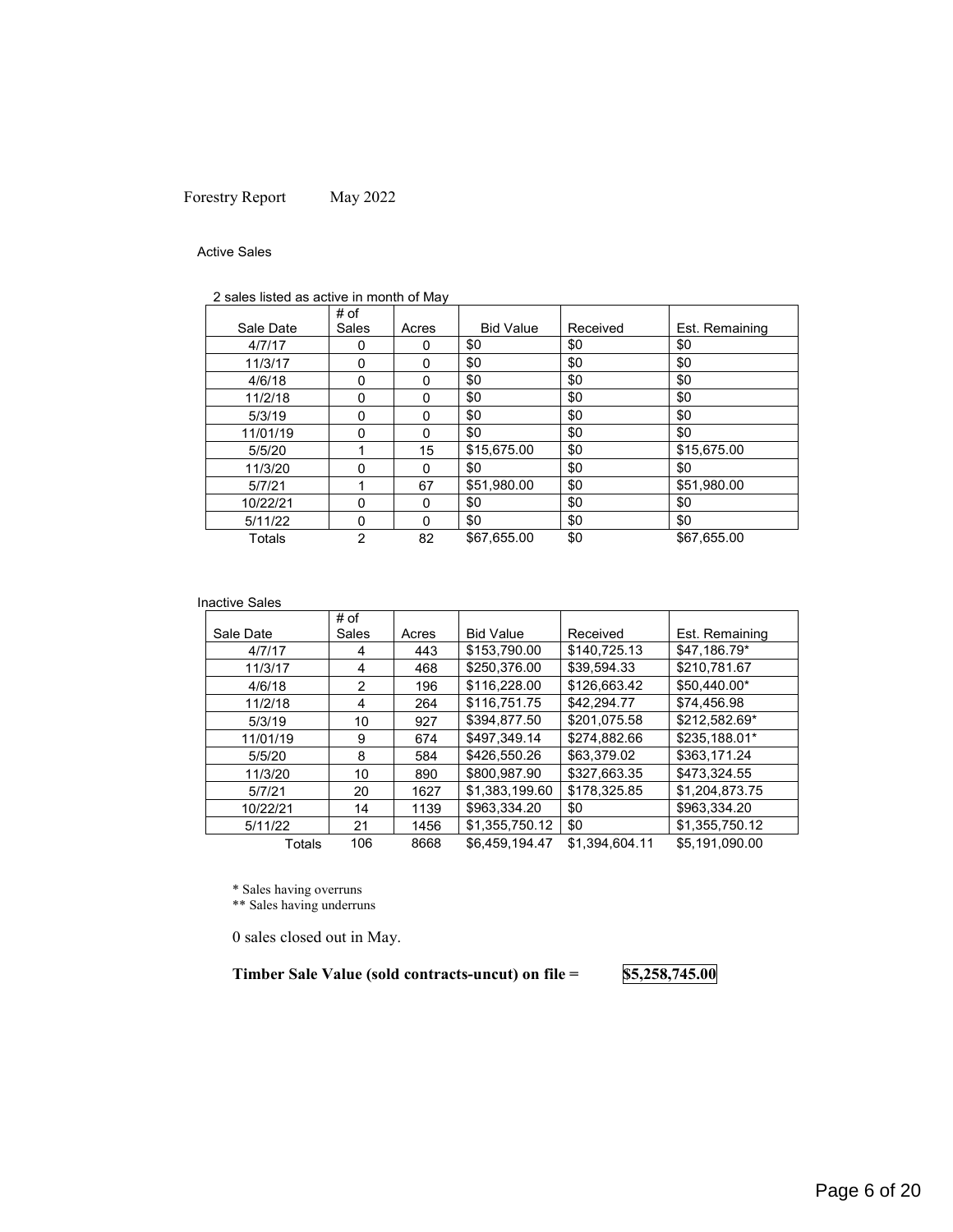| <b>Timber Revenue</b><br>Timber Sales                                                                                                        | <b>May</b><br>\$0 |                                                                     | YTD<br>\$577,651.48          |
|----------------------------------------------------------------------------------------------------------------------------------------------|-------------------|---------------------------------------------------------------------|------------------------------|
| Christmas Trees/Boughs                                                                                                                       | \$0               |                                                                     | \$0                          |
| Performance Bond Cashed                                                                                                                      | \$0               |                                                                     | \$0                          |
| <b>Other Revenue</b><br>Camping/Firewood/Access/Hay                                                                                          | \$0               |                                                                     | \$65.00                      |
| Park Reservations                                                                                                                            | \$0               |                                                                     | \$200                        |
| Gross Timber Sale Revenue<br>10% Payment to Towns<br>Net Timber Sale Revenue<br><b>Total Other Revenue</b><br>Timber Sale Revenue Billed Out |                   | \$577,651.48<br>\$57,765.15<br>\$519,886.33<br>\$50<br>\$165,255.03 | <b>Budget</b><br>\$1,850,000 |

| Timber Sale Inspections | # month |  |
|-------------------------|---------|--|
|                         |         |  |

Comments: Goal for timber sale inspections is generally one inspection per week while sale is actively being harvested or wood is being hauled.

| lTract Establishment | $\#$ sales month/ YTD acres month/YTD |          | Goal |
|----------------------|---------------------------------------|----------|------|
|                      | 2/21                                  | 201/1672 | 3600 |
| Comment:             |                                       |          |      |

| Recon Acres Updated |      |      |                    |  |
|---------------------|------|------|--------------------|--|
|                     | May  | YTD  | <b>Annual Goal</b> |  |
|                     | 1004 | 5133 | $6,000$ acres      |  |

Comments: Recon is the assessment of geographic, structure and compositional attributes of forest stands. Field information is stored in the Wisconsin Forest Inventory & Reporting System (WisFIRS). Basic resource information is collected, stored and updated systematically and continuously. Database is used to analyze existing resources, evaluate management alternatives and assist in the development and implementation of management plans.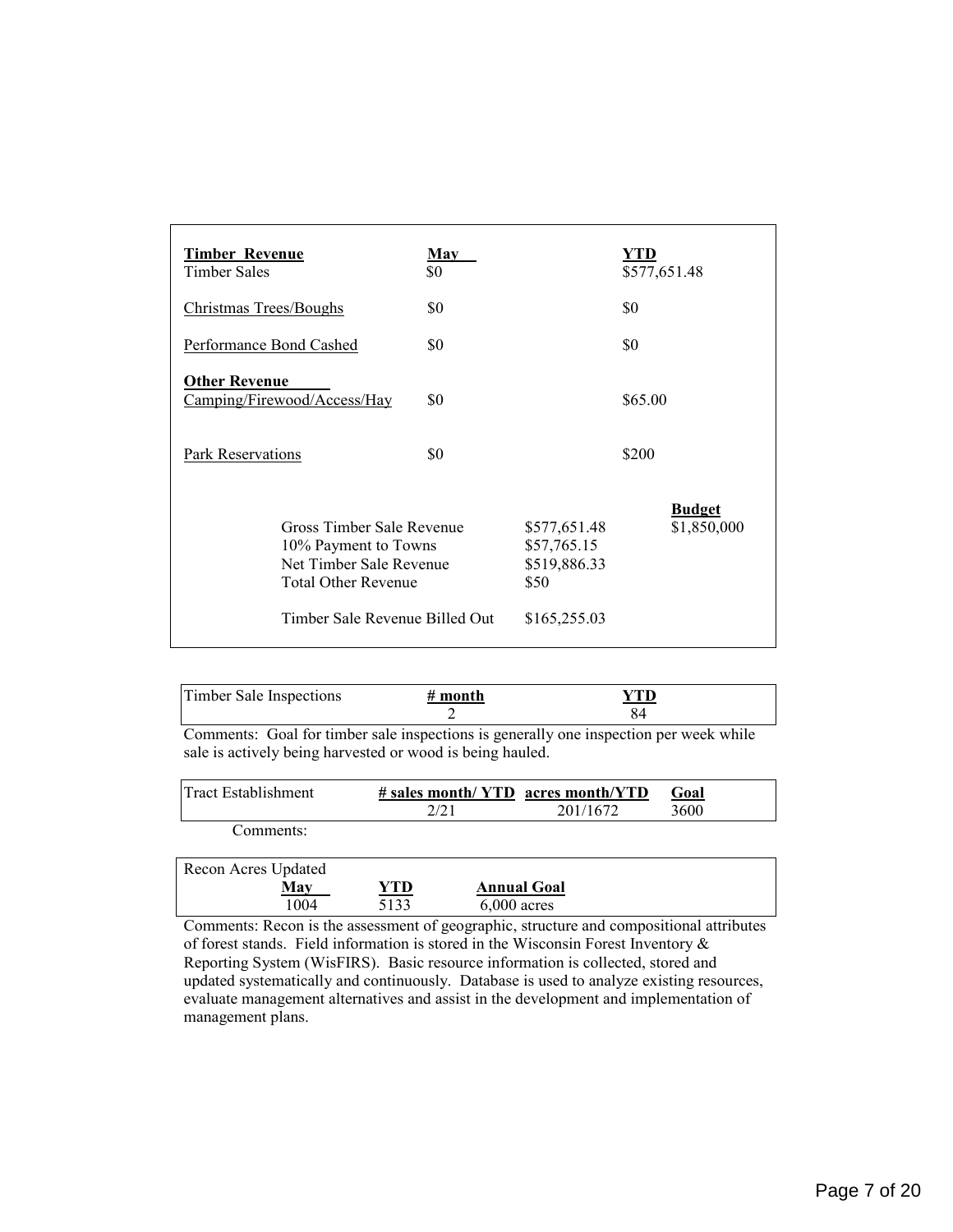| 138.75                                                  |
|---------------------------------------------------------|
|                                                         |
|                                                         |
| Approximately 575 hours timber sale admin. \$40,046.54. |

Comments: Under the federal Good Neighbor Authority, the USDA Forest Service is authorized to enter into cooperative agreements with states to perform forest management activities on national forest lands. WDNR has entered into a GNA agreement with the Chequamegon-Nicolet National Forest (CNNF). WDNR is authorized to contract with counties to assist with forest management activities on national forest lands. The focus of the GNA program is to assist in the implementation of the CNNF Forest Plan, which will provide:

- Forest products to the local economy
- Collaboration between federal, state and county forest managers
- Improved health and resiliency of forestlands and watersheds within Wisconsin

### Oak Wilt:

Nothing new to report, detection and treatment completed until next year.

Emerald Ash Borer: Nothing new to report.

Mountain Bike Trails: Trails opened 5/13/22

Birkie Trail: Nothing new to report.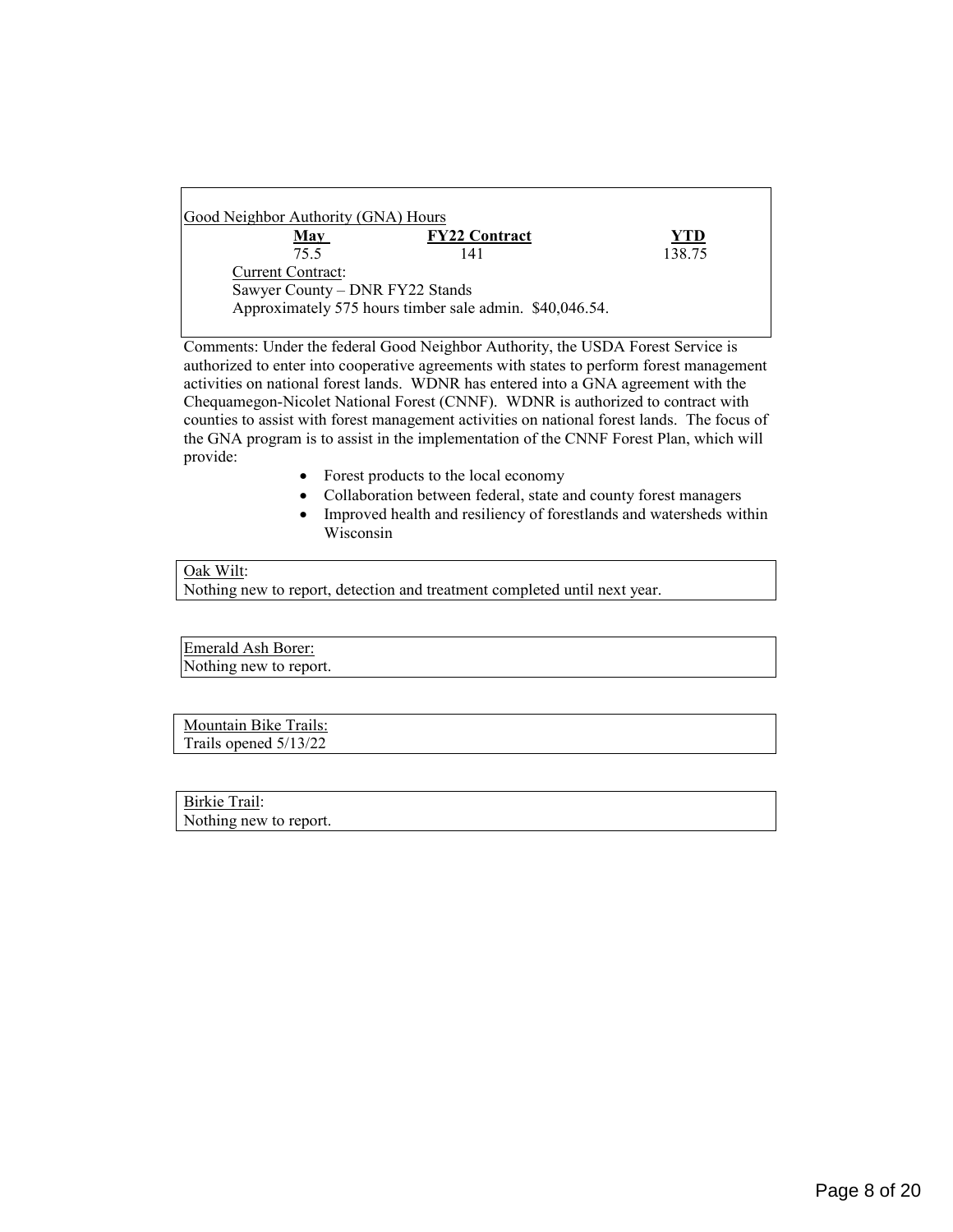#### ATV/UTV/Snowmobile Trails: Trails opened 5/13/22. Prepared bid packets for two trail rehab projects.

#### Parks:

Hatchery Park: Spring clean up from ice storm damage.

Nelson Lake Park: Nothing new to report.

#### Other:

Completed 36 Acre prescribed burn with WDNR Forestry and Wildlife staff off of Phipps Fire Lane. Purpose of the burn was to promote red oak regeneration and control competing vegetation.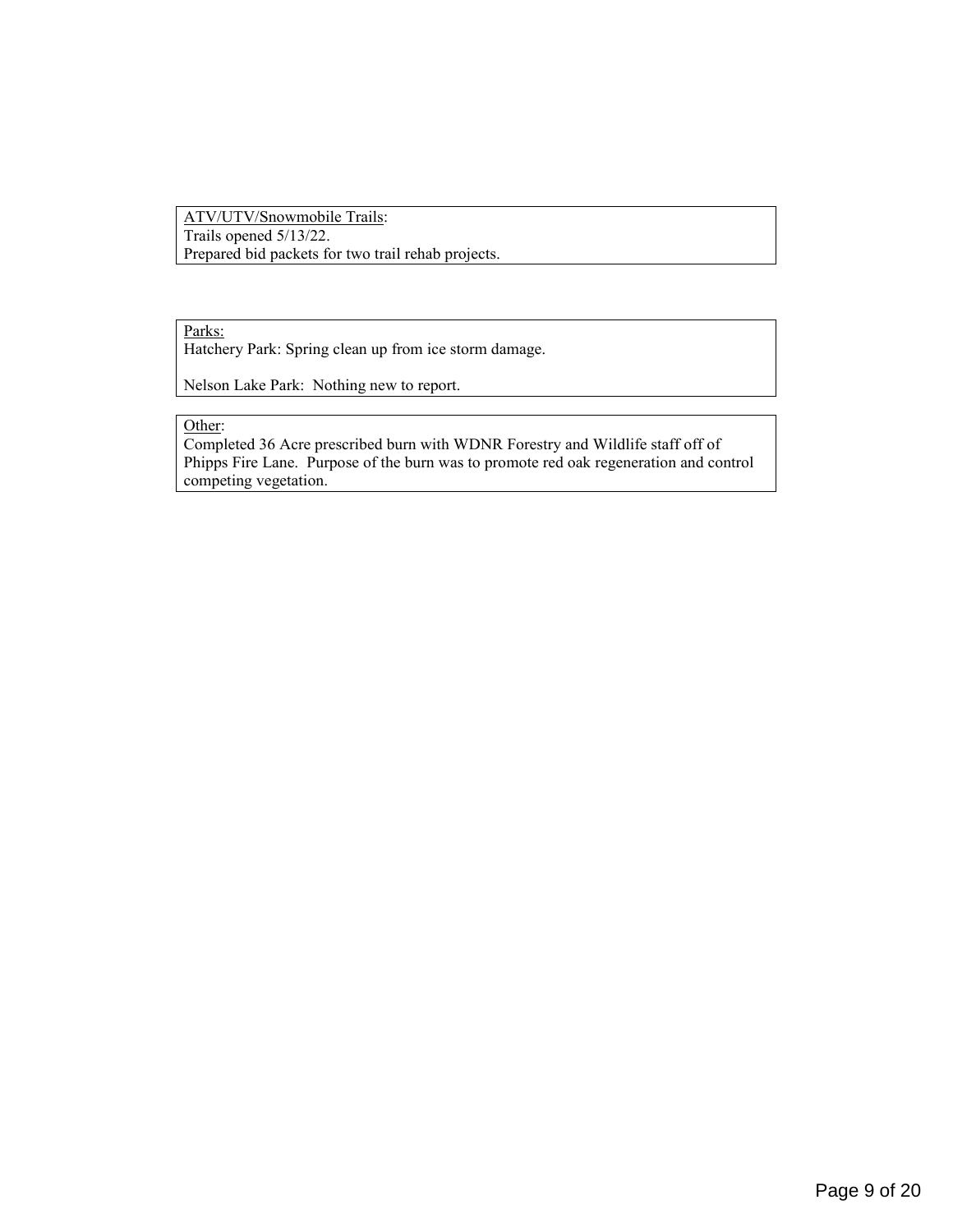# <span id="page-9-0"></span>**Sawyer County LW&FR Committee Meeting Wednesday, June 8th, 2022 DNR Forestry Report for May 2022**

### **Forestry:**

*Wildland Fire Suppression:* For the month of May, there were 13 fires in Sawyer County which burned a total of 4.19 acres. Causes were downed power lines and debris burning. Statewide for the month of May there were 265 fires which burned a total of 196 acres. YTD numbers for Wisconsin are 488 reported fires burning a total of 634.64 acres. The largest fire in the state was in Sauk County burning a total of 77.56 acres. After Memorial Day Weekend, fire staffing will be done on an as-needed basis now that vegetation has started to green-up.

*Prescribed Fire:* Completed a prescribed burn in the Seeley Hills on the Sawyer County Forest 36 acres in size. The purpose was to promote oak regeneration and control competing vegetation.

### **Wildlife:**

*White-Tailed Deer:* Sawyer County CDAC antlerless harvest recommendations go the Natural Resources Board at the end of June. The topic is scheduled to be addressed June 22nd.

*Elk:* For the upcoming hunting season, a harvest quota of 8 animals was approved. 4 tags will go to Ojibwe Tribes, 3 Wisconsin DNR Resident tags will be drawn and 1 tag will go up for drawing through the Rocky Mountain Elk Foundation (RMEF). The application period for a tag was active from March  $1<sup>st</sup>$  through May 31 $<sup>st</sup>$ .</sup> Successful applicants will be drawn and notified in early June.

An Elk calf searching survey is currently underway to study survival and mortality. Calves are found as near to birth as possible, and various information is collected. Additionally, every handled calf is fitted with a GPS collar for the study.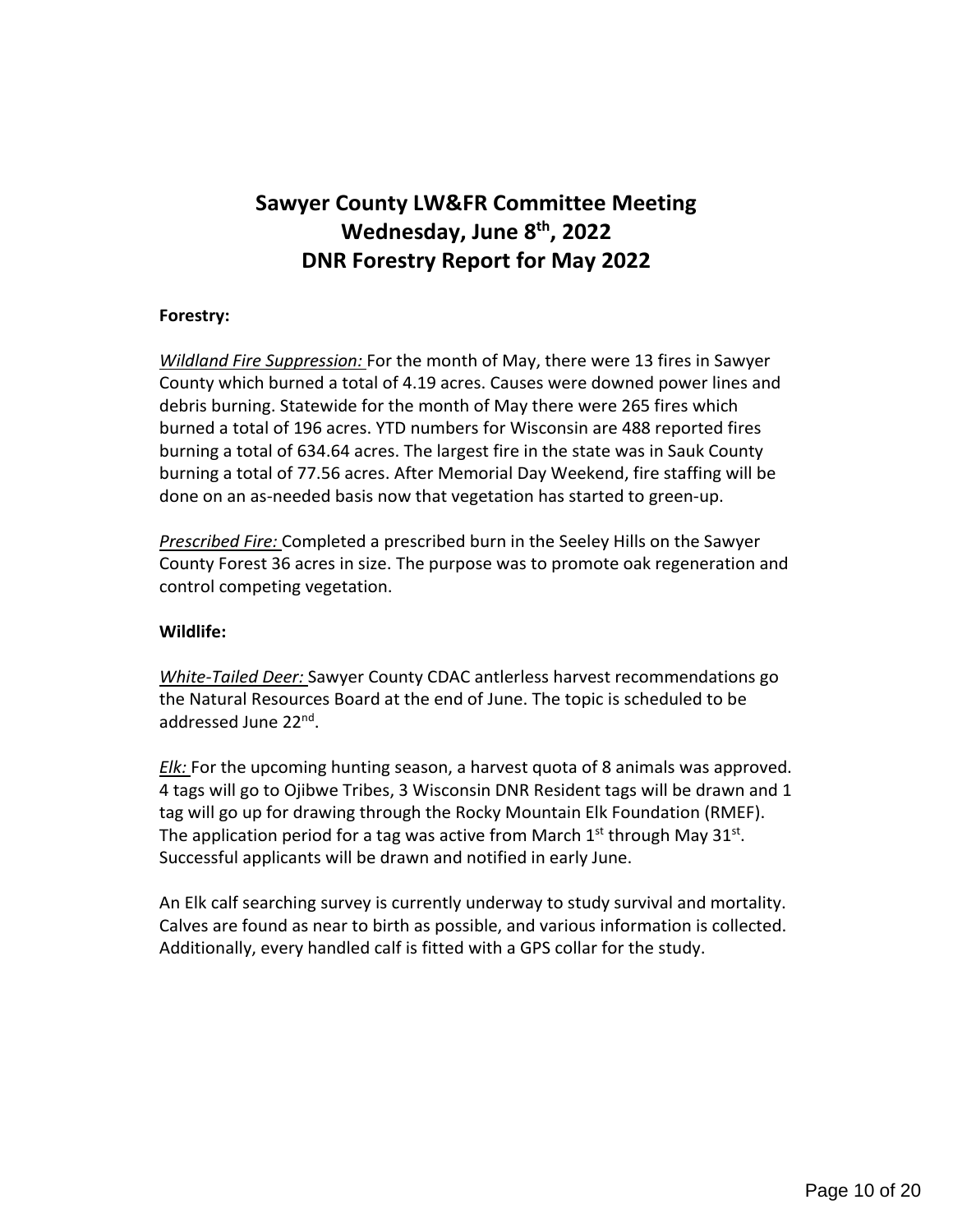### *Other Wildlife Information:*

DNR reminds the public to leave wildlife alone as the birthing season is underway. Some species of wildlife leave their young alone while adults feed or find food for young to feed on.

**Report written by Roy Zubrod, DNR Forester, on May 25th, 2022.**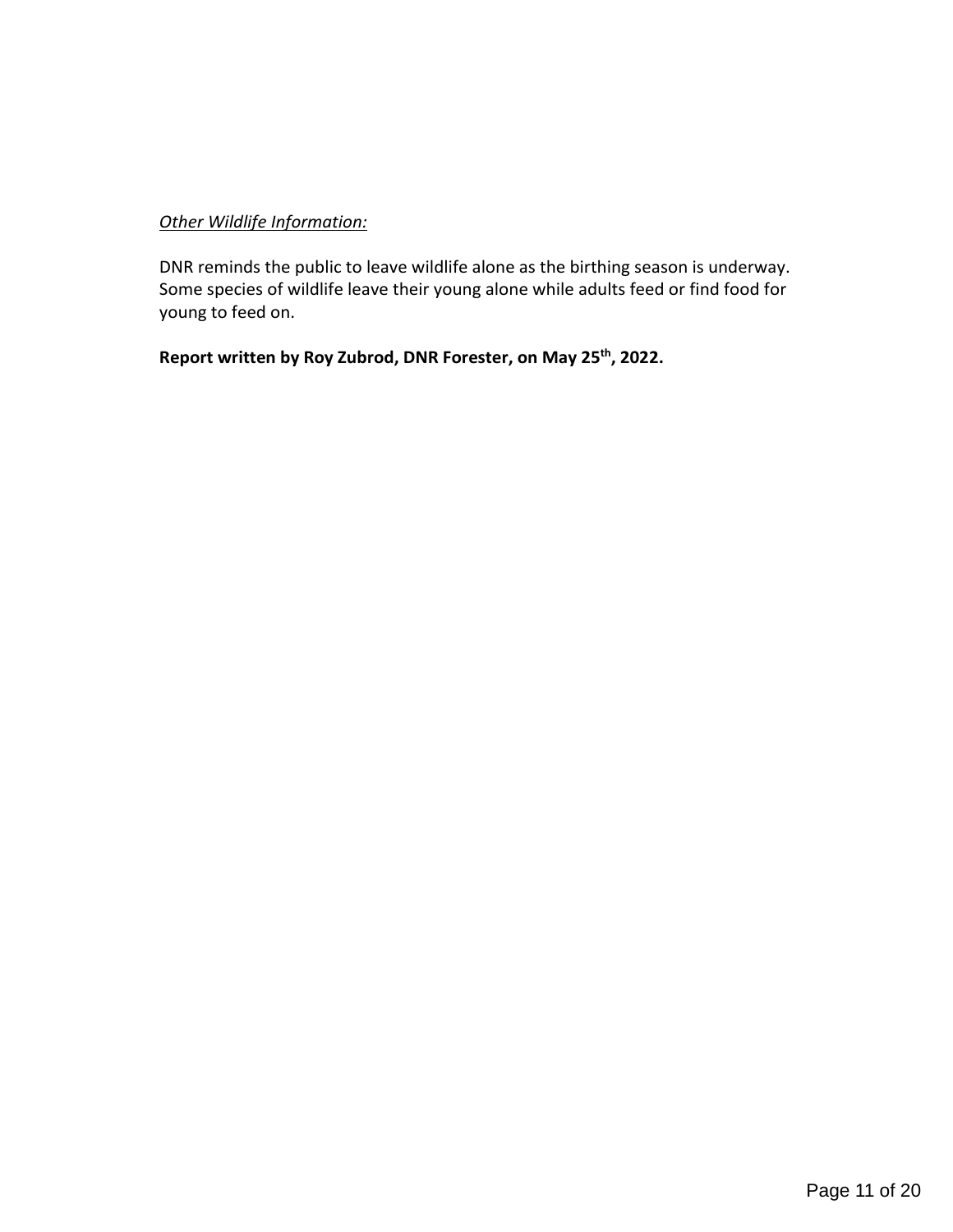

### <span id="page-11-0"></span>**Conservation Department Update May 2022 - June 2022**

Prepared by Jay Kozlowski, Zoning & Conservation Administrator

- Multiple site visits for staff including non-metallic mining inspections (gravel pit inspections), Aquatic invasive species training to lake associations, and generation of septic tank pumping reminders.
- LCO water levels remain slightly above ordered water level max that was established back in 1953. We are receiving many complaints of "low" water levels and effects on navigation between little LCO and big LCO. At this point we are still slowly letting water out of the system to comply with the 1953 order.

Permits issued: As of June 1, 2022

| Item      | YTD |                   |                  |
|-----------|-----|-------------------|------------------|
| Soil Test | 63. | down 41 from 2021 | down 8 from 2020 |
| Sanitary  | 85. | down 59 from 2021 | down 3 from 2020 |
| Land Use  | 152 | down 28 from 2021 | up 18 from 2020  |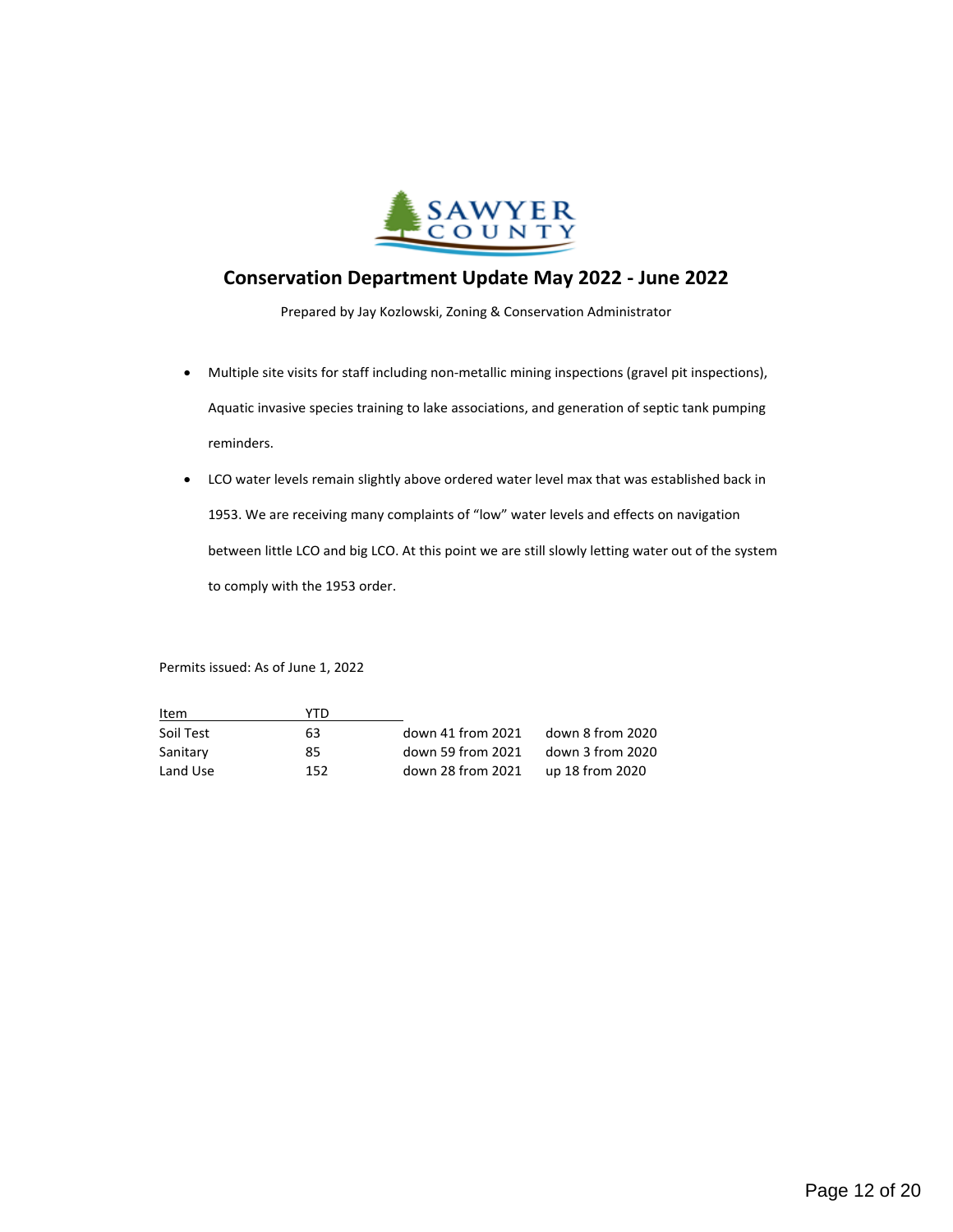| -PROPOSAL-  |                                        |
|-------------|----------------------------------------|
| Place:      | Sawyer County Zoning and               |
|             | <b>Conservation Department</b>         |
|             | Conference Room                        |
| Date:       | May 13, 2022                           |
| Project:    | <b>Upper Brunet Dam Rehabilitation</b> |
| Project No. | $M & P$ Project No. 20-109             |

<span id="page-12-0"></span>

|                                             | Proposal of <b>Janke Genoral Contractors, Inc.</b> (hereinafter called BIDDER), organized and existing |
|---------------------------------------------|--------------------------------------------------------------------------------------------------------|
| under the laws of the State of $W$ isConsin | and doing business as a <i>Corporation</i>                                                             |

To the Sawyer County Zoning and Conservation Departmen (Corporation, Partnership, or Individual, delete non-applicable organization) (Hereinafter called OWNER)

The BIDDER, in compliance with your Advertisement for Bids for the Upper Brunet Dam Rehabilitation having examined the Plans and Specifications and related Documents prepared by Morgan & Parmley, Ltd., Consulting Engineers, and the site of the proposed Work, and being familiar with all conditions surroundin the proposed project, including the availability of material and labor, hereby proposes to furnish all labor, equipment, materials and supplies, and to complete the project in accordance with the Contract Documents within the time set forth therein and at the prices set forth below. Those prices are to cover all of the expenses incurred in performing the Work required under the Contract Documents, of which this Proposal is a part thereof.

The BIDDER hereby agrees to commence Work on the Contract on or before a date specified in the written "Notice to Proceed" of the Owner and to complete the project by May 5, 2023.

The BIDDER agrees to pay, as liquidated damages, the sum of \$500 for each consecutive calendar day thereafter

Bidder acknowledges receipt of the following Addendum:  $\mathbf{1}$ ,  $\lambda$ 

BIDDER shall fill in Subcontractors and Material Supplier List and Similar Projects List attached hereto.

BIDDER is required to complete ALL Bid Items.

 $-5-$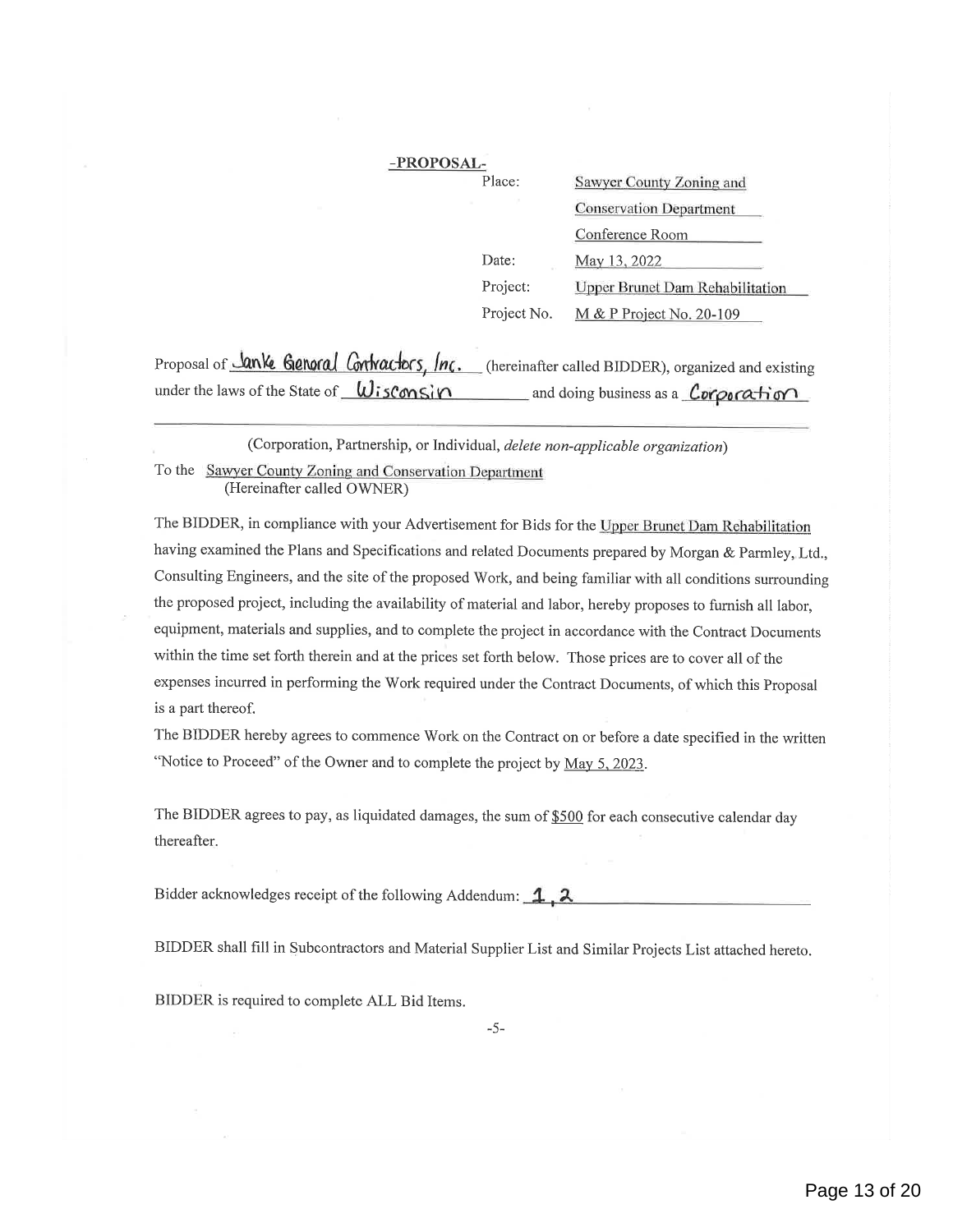|                | PROPOSAL -BRUNET DAM REHABILITATION -                                                        |                 |                             |                                  |                                                               |
|----------------|----------------------------------------------------------------------------------------------|-----------------|-----------------------------|----------------------------------|---------------------------------------------------------------|
|                |                                                                                              |                 | M & P Project No.: 2020-109 |                                  |                                                               |
| <b>BID</b>     | <b>ITEM DESCRIPTION</b>                                                                      | <b>UNITS</b>    | <b>UNIT</b><br><b>PRICE</b> | <b>ONTY</b>                      | <b>TOTAL</b>                                                  |
| 1              | Mobilization                                                                                 | L.S.            | $$45,000.^{22}$             | 1                                | \$45,000.00                                                   |
| $\overline{2}$ | Lake Drawdown                                                                                | LS.             | \$37,000.00                 | $\mathbf{1}$                     | و.<br>\$37<br>000.                                            |
| 3              | Downstream Sandbagging/Coffer Dam/Dewatering                                                 | L.S.            | $$90,000.$ $\frac{90}{2}$   | $\mathbf{1}$                     | ಲ<br>\$90,000                                                 |
| $\overline{4}$ | Remove, Clean, install new seals, and Reinstall Polymer Stop Logs                            | Per Log         | $$4,600.^2$                 | 17                               | یں<br>\$7B, 200.<br>$\overline{\phantom{a}}$                  |
| 5              | Grout Sealing/Crack Sealing                                                                  | Gal             | $75.$ $e$<br>S.             | 50<br>$\pm$                      | ల్లి<br>\$38.750<br>$\sim$                                    |
| 6              | Concrete Surface Preparation                                                                 | Sq. Ft.         | <u>99</u><br>s13            | 3500<br>¥)                       | ᄙ<br>\$45,500.<br>÷                                           |
| $\tau$         | Concrete Removal                                                                             | Sq. Ft.         | \$66.82                     | 1000<br>a.                       | ᅘ<br><u>66,000.</u><br>\$<br>×                                |
| 8              | Concrete Saw Cutting                                                                         | Ln. Ft.         | 25<br>\$                    | 300<br>$\sim$                    | 4, 275.<br>$\sim$                                             |
| 9              | 3" X 3" 10 Gage Galvanized Welded Wire Mesh                                                  | Sq. Ft.         | 69.<br>\$24                 | 2500<br>$\overline{\mathcal{M}}$ | ల్ల<br><u>s 60,000.</u><br>÷.                                 |
| 10             | Shotcrete - Full Depth Repair                                                                | Cu, Yd.         | $s + 0.25$ .                | 25<br>÷,                         | \$100, b25.<br>G.                                             |
| 11             | Raise Concrete Piers (3'±), Pier 1 and Pier 2                                                | Ea.             | \$33,000.00                 | $\overline{2}$                   | <u>s lolo, 600. 00</u><br>۰                                   |
| 12             | Concrete Surface Coating                                                                     | Sq. Ft          | ے<br>\$                     | 150                              | \$6,300.82<br>÷                                               |
| 13             | Concrete Surface Repair - Hand Placement or Formwork                                         | Cu Ft           | ఴ<br>78.<br>57              | 25<br>$\overline{\phantom{a}}$   | 19,450.89<br>$\mathbb{S}$<br>$\overline{\phantom{a}}$         |
| 14             | Stainless Steel Vertical Lift Gate with Lifting Frame and Chain Hoist; Bay 1<br>and Bay 2    | Ea.             | $s140,000.$ <sup>oo</sup> . | $\overline{2}$                   | 180,000.000                                                   |
| 15             | Welder                                                                                       | <b>Half</b> Day | 1.02<br>$\mathbf{s}$        | ÷<br>$\overline{4}$              | 些<br>\$<br>ü.                                                 |
| 16             | Laborer                                                                                      | Hour            | ٩Ø.<br>\$                   | 16<br>$\overline{a}$             | உ<br>\$<br>b.<br>×                                            |
| 17             | Screened Topsoil                                                                             | Cu.Yd.          | \$100. <sub>92</sub>        | 30<br>×.                         | 000, 00<br>$\mathbf{\mathcal{Z}}$<br>$\overline{\phantom{a}}$ |
| 18             | Site Restoration (seed, fertilizer, e-mat)                                                   | Sq. Yd.         | \$10.02                     | 300<br>×                         | 000, 00<br>$\bullet$<br>\$<br>ä,                              |
| 19             | Riprap w/HR fabric                                                                           | Cu, Yd.         | 170,00<br>\$                | 75                               | ల్లు<br>750<br>\$<br>×                                        |
| 20             | Dam Warning Sign and Staff Gage                                                              | L.S.            | $1,025.$ $20$               | 1<br>÷,                          | అ<br>025.<br>$\ddot{}$                                        |
| 21             | Mobilization Dam Emergencies                                                                 | Ea.             | $s_{2,000}$ e               | $\mathbf{1}$                     | 연.<br>2,000.<br>\$<br>$\sim$                                  |
| 22             | Traffic Control                                                                              | L.S.            | \$2,800.22                  | $\mathbf{1}$                     | ஜ<br><b>BOO.</b><br>£,                                        |
| 23             | Sediment Log 12" X 10'                                                                       | Ea.             | <u>s/00.00</u>              | 40                               | ⊯<br>.000.<br>×                                               |
| 24             | Sand Bag (part of the sediment log erosion control device)                                   | Ea.             | 40.02                       | 50                               | .000.00<br>$\overline{2}$<br>K.                               |
| 25             | Silt Fence                                                                                   | LF.             | 92<br>\$10.                 | 200                              | 2,000.00<br>\$<br>$\bar{a}$                                   |
|                | <b>TOTAL BASE BID</b>                                                                        |                 |                             |                                  | \$969.695.<br>÷.                                              |
| 26             | Alternate 1: Shotcrete Surface Coat Repair                                                   | Cu. Yd.         | \$3,450,00                  | 5                                | 250.90<br>\$<br>×.                                            |
| 27             | Alternate 2: Stainless Steel Vertical Lift Gate With Lifting Frame and Chain<br>Hoist; Bay 4 | Ea.             | $$140,000$ , $\infty$       | 1                                | <u> ಲ</u><br>s/40,600.<br>٠                                   |
| 28             | Alternate 3: Raise Concrete Pier (3'±); Pier 3                                               | Ea              | \$32,000.92                 | $\mathbf{1}$                     | உ<br>\$35,000<br>40                                           |
| 29             | Alternate 4: Deduct For Replacing Stainless Steel Gates With Painted Steel<br>Gates          | Ea.             | \$51,800.                   | $\overline{2}$                   | 5103,600.80                                                   |
|                |                                                                                              |                 |                             |                                  |                                                               |

NOTE: ALL UNIT PRICES AND ITEM TOTALS MUST BE COMPLETED/FILLED IN, INCLUDING ALTERNATES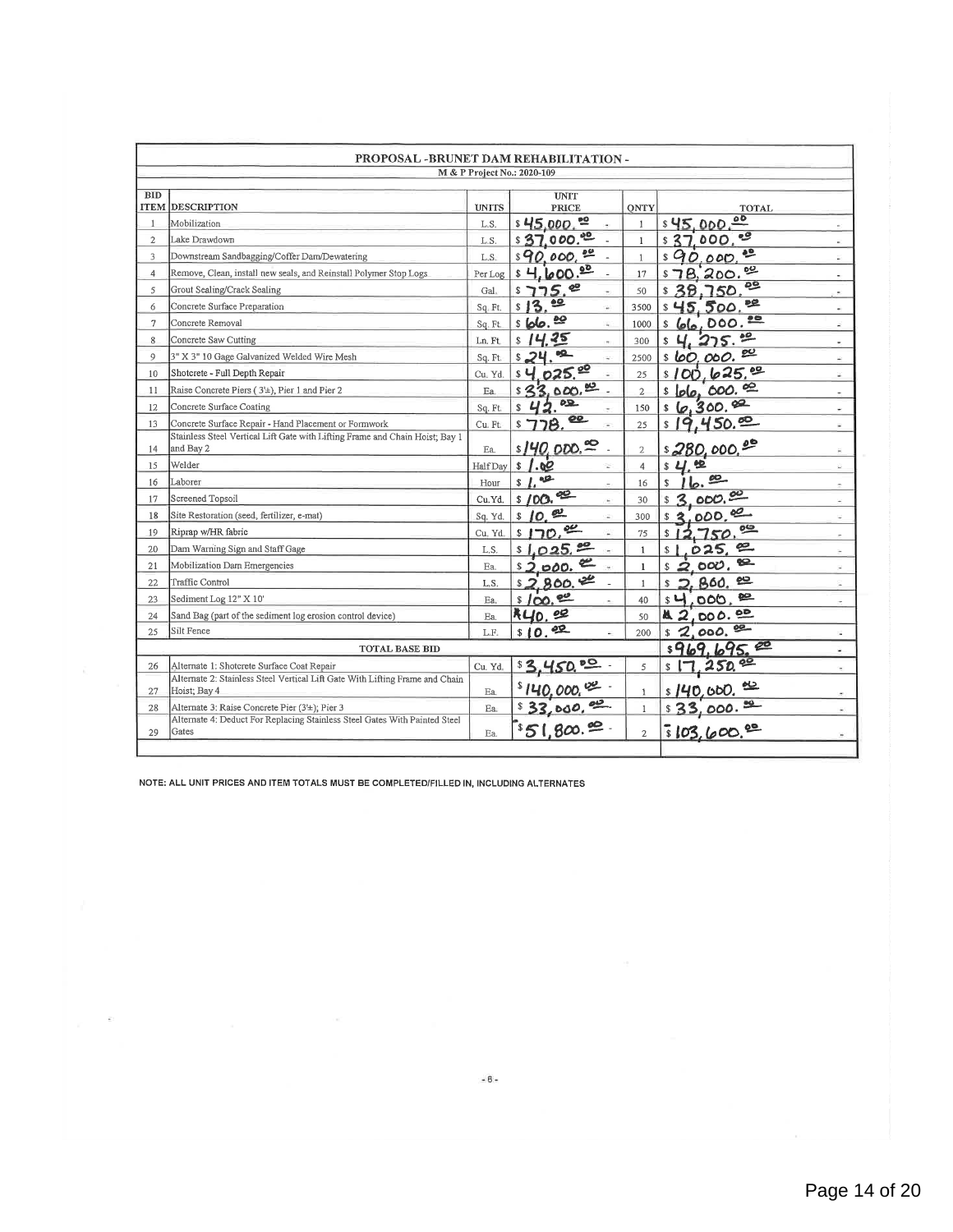The BIDDER understands that the OWNER reserves the right to reject any and all Bids, to waive any informalities in the bidding process and to accept the BID most advantageous to the OWNER.

The undersigned further agrees to furnish as surety in a penal sum equal to or greater than the aggregate of the contract and on the form hereto attached, to the OWNER for carrying out the work for which this PROPOSAL is submitted

The undersigned agrees to execute the CONTRACT within ten (10) days from the date of notice from the OWNER that the CONTRACT has been awarded.

check (certified) or bidder's bond in the amount of five<br>  $\frac{\text{div} \, \text{gcd}(n + \text{Delta})}{\text{Bids}}$ Accompanying this PROPOSAL is a check (certified) or bidder's bond in the amount of five (5%) percent of the bid amounting to  $\ddot{\mathcal{H}}$ As required in the Advertisement for Bids

In submitting this Bid it is understood that the right is reserved by the Owner to reject any or all bids and it is agreed that this bid may not be withdrawn during the period of days stipulated in the CONTRACT DOCUMENTS.

| <b>OFFICIAL ADDRESS:</b> | FIRM NAME: |  |  |
|--------------------------|------------|--|--|
| 1224 Mount View Lane     | Janke Gene |  |  |
| Athens, $W154411$        |            |  |  |
|                          |            |  |  |

Telephone Number  $715 - 257 - 790$ 

(Seal-if bid is by corporation)

neral Contractors, Inc.<br>)<br>he SteveJ: Janke Title President

NOTE: The Proposal will be checked for math errors. First, each line item total will be checked by multiplying the unit cost times the number of units. Then, the total project cost will be checked by adding the last column containing the correct total for each bid item, to obtain the total project cost.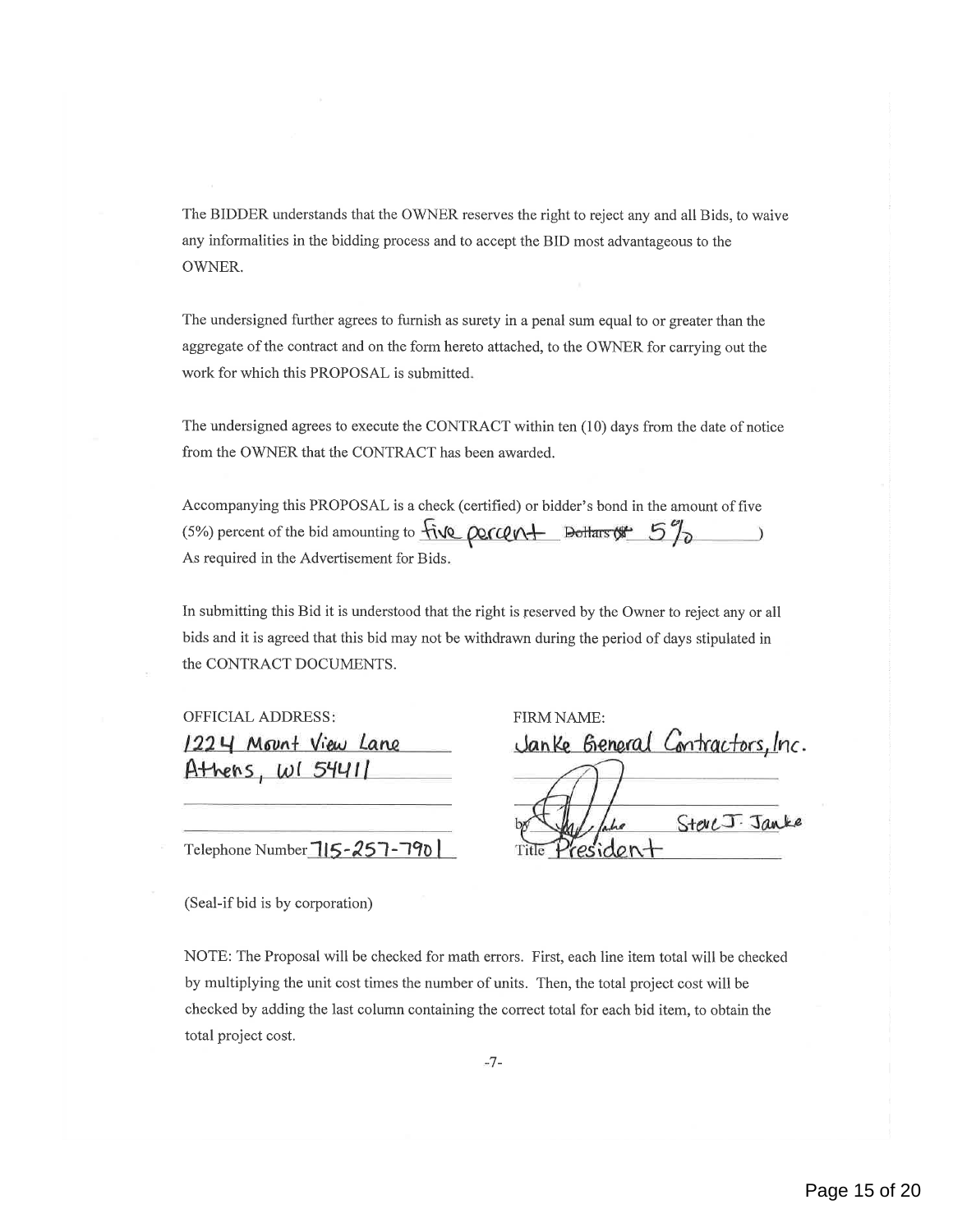#### -SUBCONTRACTORS & MATERIAL SUPPLIERS LIST-

All BIDDERS (Contractors) are required to list their Sub-Contractors and the phase of construction they will execute with Bid.

| Name of Sub-Contractor and/or |                               |
|-------------------------------|-------------------------------|
| Material Supplier w/Address   | Trade, Work or Material       |
|                               | Shotcrete Installer           |
|                               | Vertical Lift Gate Fabricator |
|                               | <b>Erosion Control</b>        |
|                               |                               |
|                               |                               |
|                               |                               |
|                               |                               |
|                               |                               |
|                               |                               |
|                               |                               |
|                               | ò.                            |
|                               |                               |
| $\sim$                        |                               |
|                               |                               |

 $\text{-}8\text{-}$ 

 $\hat{\Omega}$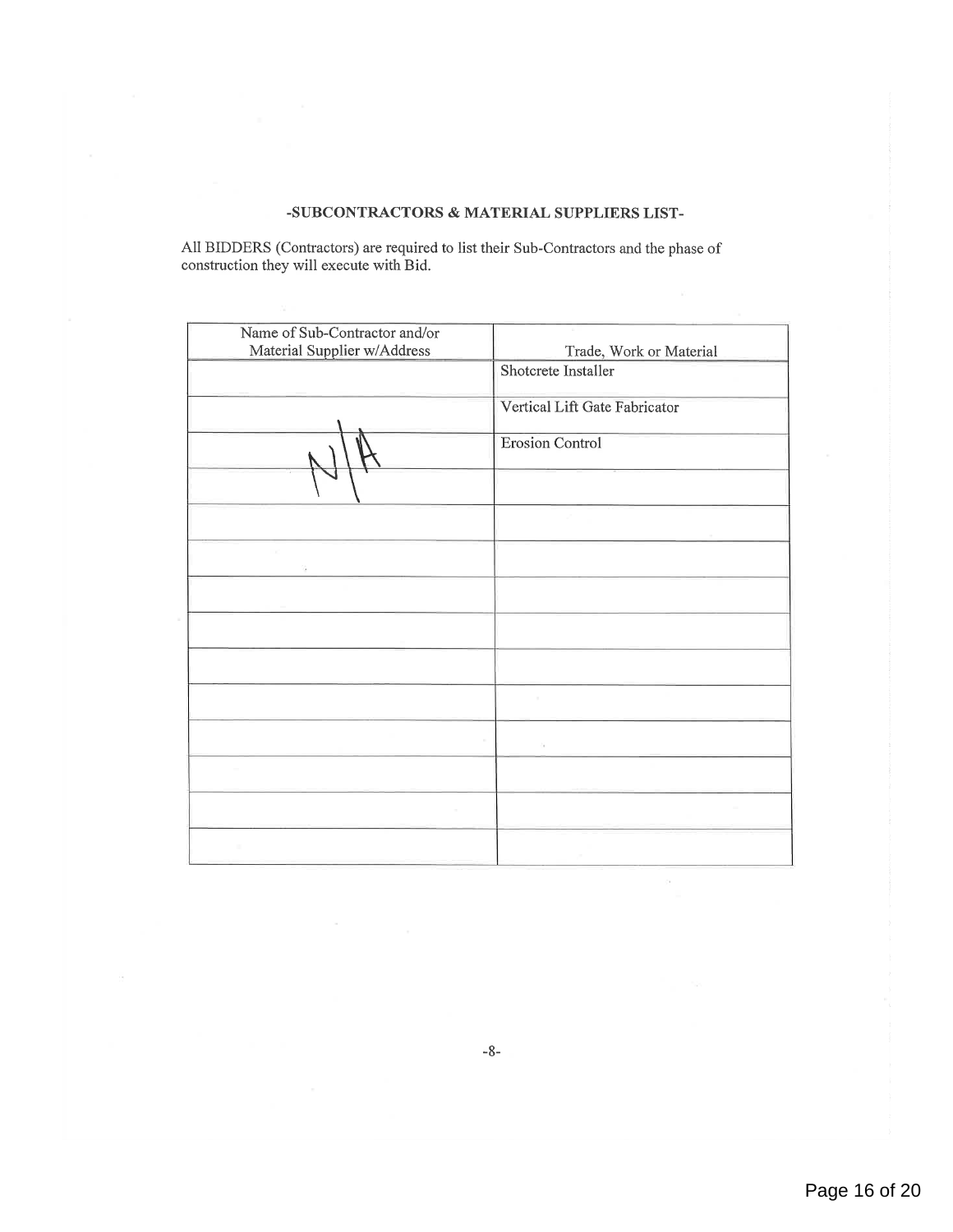#### -ADDENDUM NO. 1-

#### Upper Brunet Dam Rehabilitation M & P Project No. 20-109 Sawyer County, WI May 5, 2022

#### ADDENDUM ITEMS:

1) The bid date and time has been changed. The bids are due and will be publicly opened and read aloud Wednesday, May 18, 2022 at 10:00 am at the at the Sawyer County Zoning Conference Room at 10610 Main Street, Sawyer County Courthouse, Hayward, WI, 54843.

#### —ENDOF ADDENDUM NO. 1-

By: Morgan & Parmley, Ltd. 115 W.  $2<sup>nd</sup>$  Street, S. Ladysmith, WI 54848

Receipt ddendum is hereby acknowledged: Contractor: Janke General Contractors, Inc.

 $Pr$  esident Date:  $5/5/2022$ "

PLEASE INCLUDE THIS ADDENDUM IN YOUR PROPOSAL Failure to provide this information may result in your proposal not being accepted by the Owner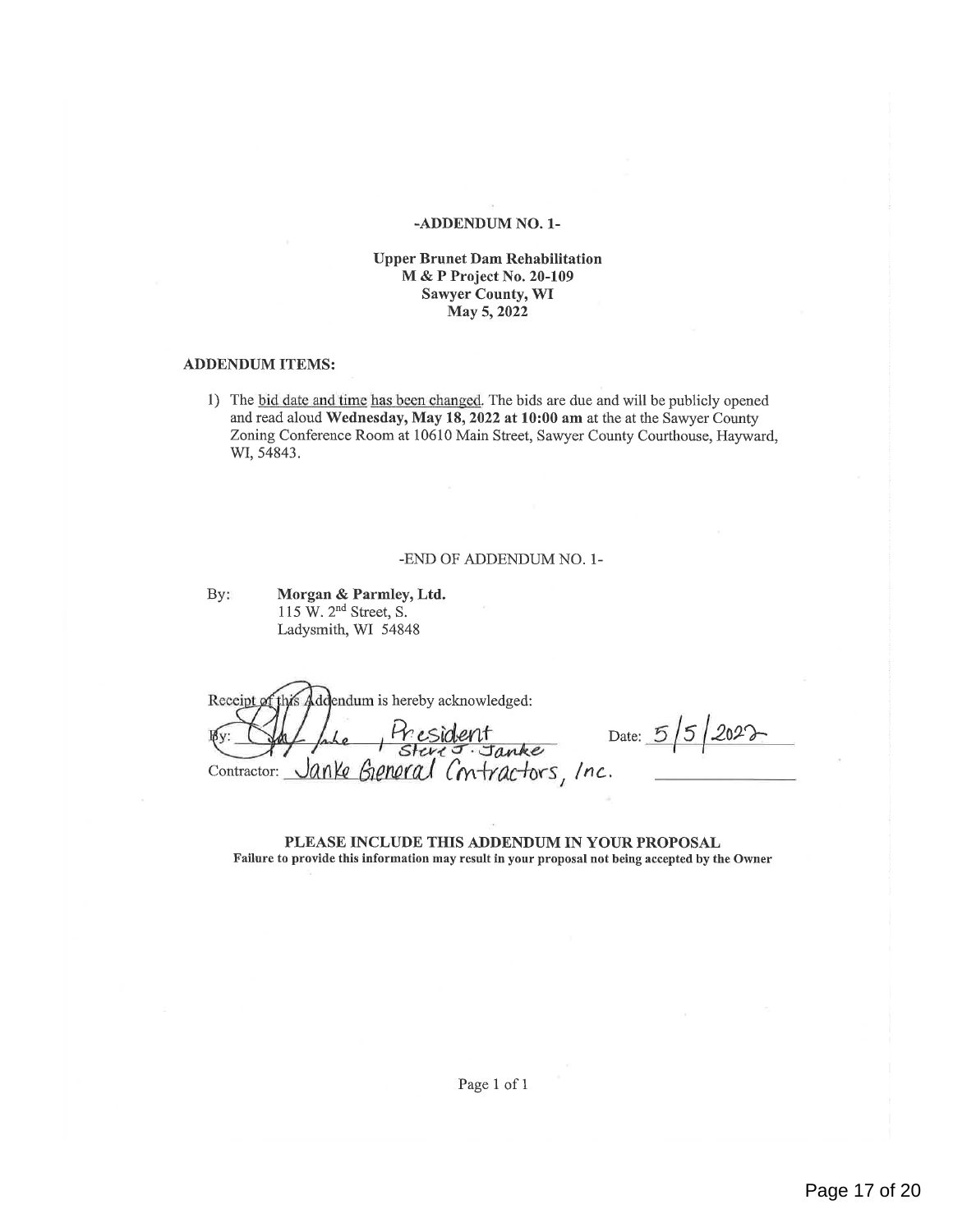#### — ADDENDUM NO. 2 —

#### Upper Brunet Dam Rehabilitation M & P Project No. 20-109 Sawyer County, WI May 9, 2022

#### ADDENDUM ITEMS:

- 1) The bid date has been changed. The bids are due and will be publicly opened and read aloud Wednesday, May 25, 2022 at 10:00 am at the at the Sawyer County Zoning Conference Room at 10610 Main Street, Sawyer County Courthouse, Hayward, WI, 54843.
- 2) Revised section 1.1.4, Anticipated Construction Schedule in Section 01010 as attached.

-END OF ADDENDUM NO. 1-

By: Morgan & Parmley, Ltd. 115 W. 2<sup>nd</sup> Street, S. Ladysmith, WI 54848

ddendum is hereby acknowledged: Receipt of the ecident B١ Contractor: Janke General Contractors, Inc.

Date:  $5/9/2022$ 

PLEASE INCLUDE THIS ADDENDUM IN YOUR PROPOSAL Failure to provide this information may result in your proposal not being accepted by the Owner

Addendum No. 2 Pg 1 of 2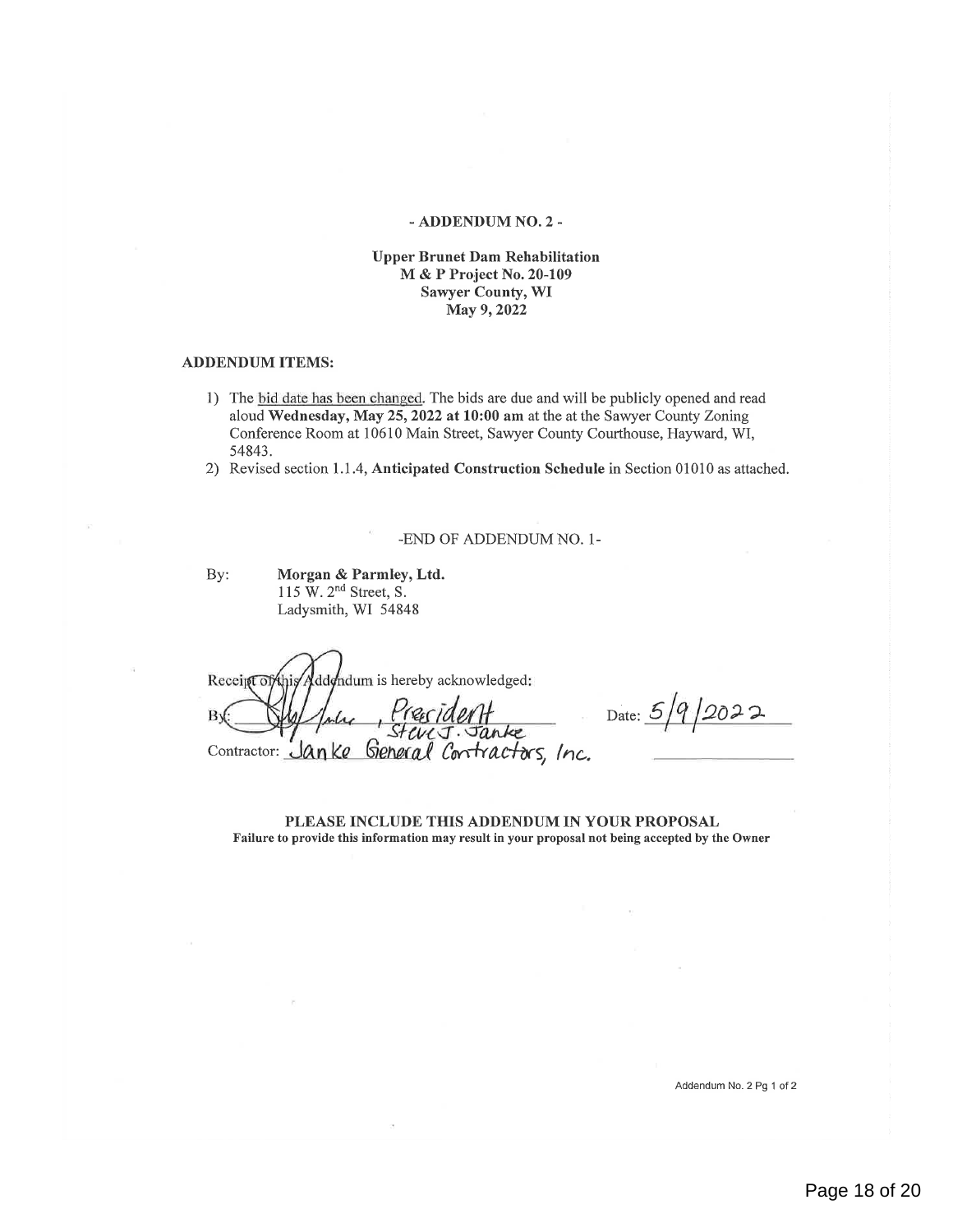

To Whom It May Concern:

#### RESOLUTION OF AUTHORITY

Adopted at Board of Directors meeting on March 19, 2001, be is resolved that Steve J. Janke, the President of the Corporation is hereby authorized and empowered to execute contracts on behalf of the Corporation, and that this resolution shall continue in force and effect until modified or rescinded by subsequent action of the Stockholders or of the Board of Directors of the Corporation.

'(ed Qgam/4Q";''71! \$1: ,/., cretary/Treasurer and Stevel/Janke, President

anke General Contractors, Inc.

Subscribed and sworn to before meth Day of Exp. Date

 $1224$ Mount View Lane  $\bullet$  Athens, W[ 54411 Phone: 715-257-7901 - Fax: 715-257-1082 e-mail: office@jankegeneral.com